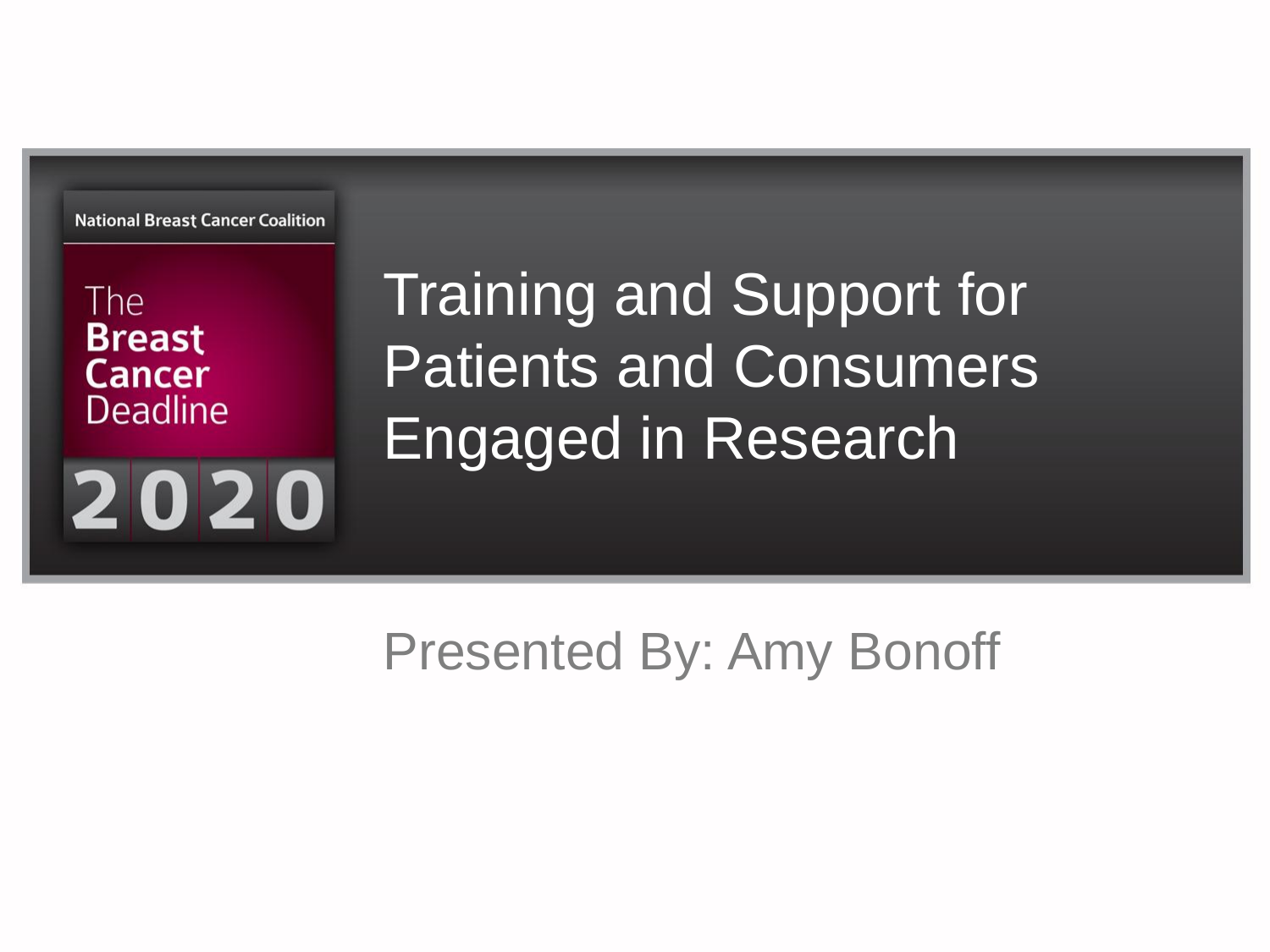

- Training and continued learning opportunities are a key element for success
- Methods to support patient and consumer involvement are evolving
	- NBCC Project LEAD
	- FDA Patient Representative Program
	- Congressionally Directed Medical Research Program Consumer Representative Program
	- Consumers United for Evidence-Based Healthcare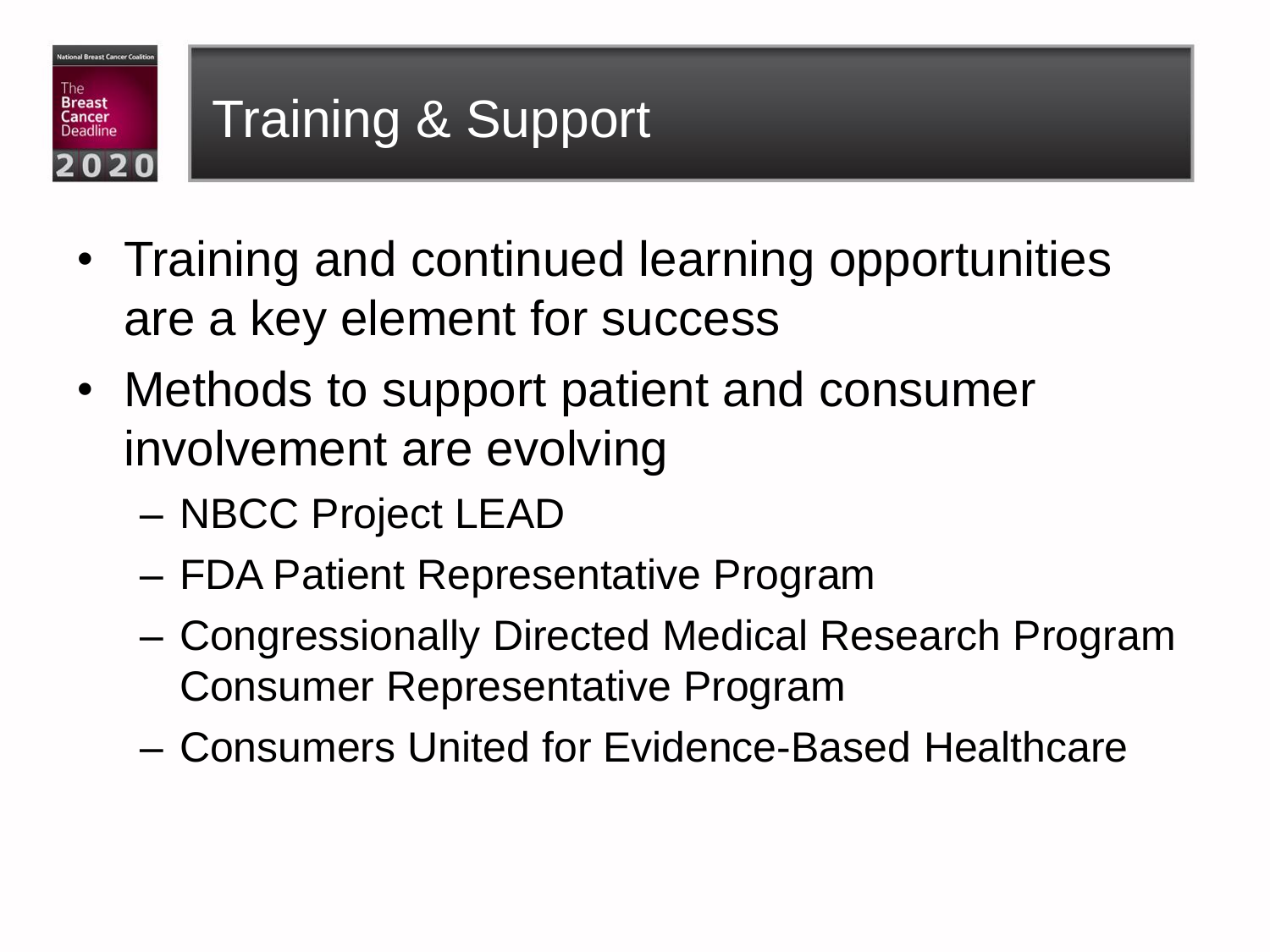## Principles for Training Programs

• Set appropriate goals

hal Breast Cancer Co.

 $020$ 

**Breast** ancer Deadline

- Target training for the specific project and roles
	- The FDA provides training on regulatory processes as it is specific to the activity
	- Cochrane Consumer Network provides training manuals for preparing plain language summaries
- Take into account level of knowledge & experience
- Understand motivations of learners
- Provide on-going and mixed training methods
	- Lectures, small group breakouts, problem solving, & case discussions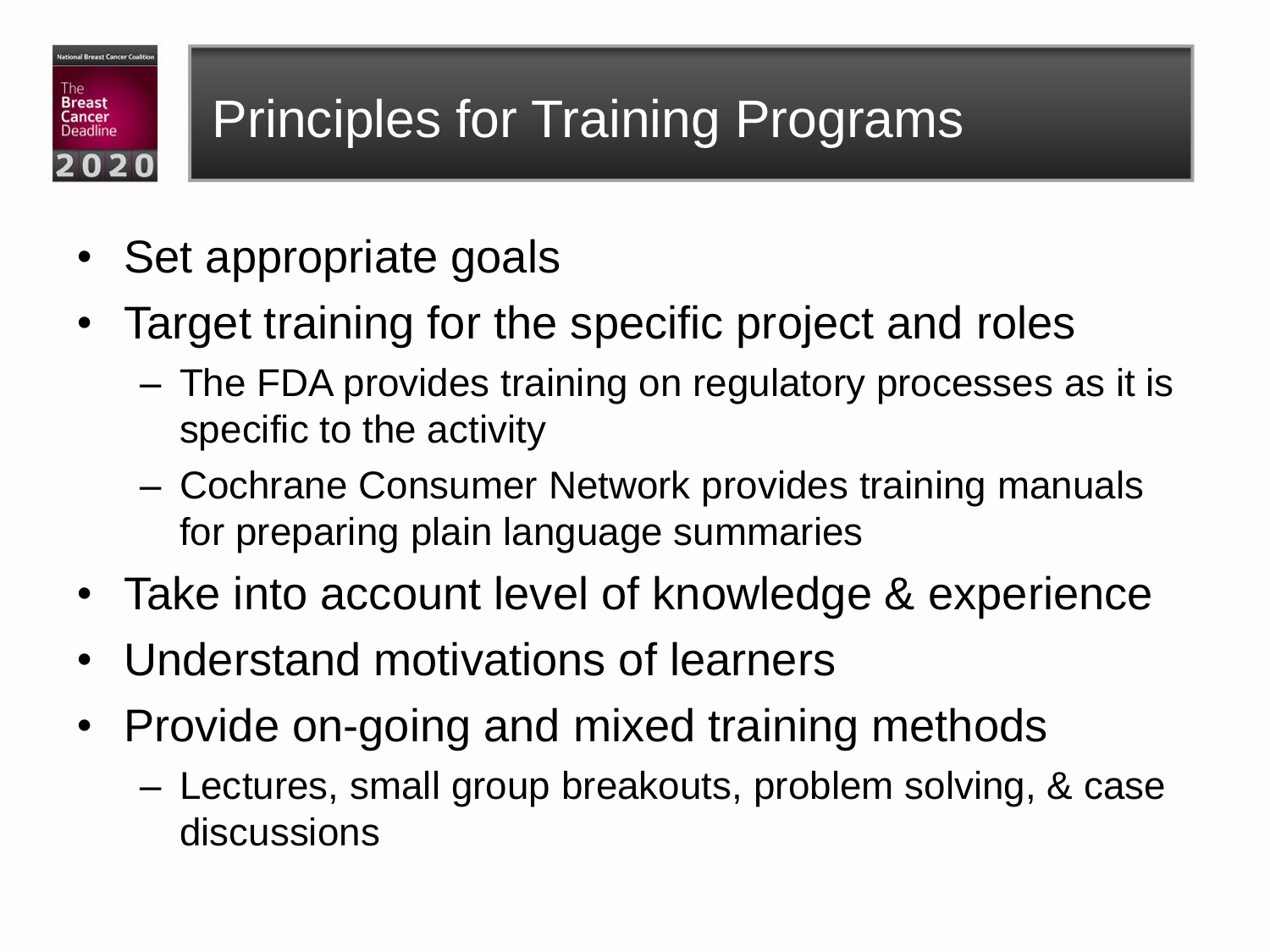## Principles for Training Programs

- Employ established principles of adult learning
	- (e.g., repetition, use of plain language)
- Identify engaging and skilled faculty members for training courses
- Ensure that training is evaluated and continuously updated
- Advise on applied learning

al Breast Cancer Co

 $0<sub>2</sub>$ 

Breast<br>Cancer

• Provide information in small quantities in order to avoid overwhelming the individual.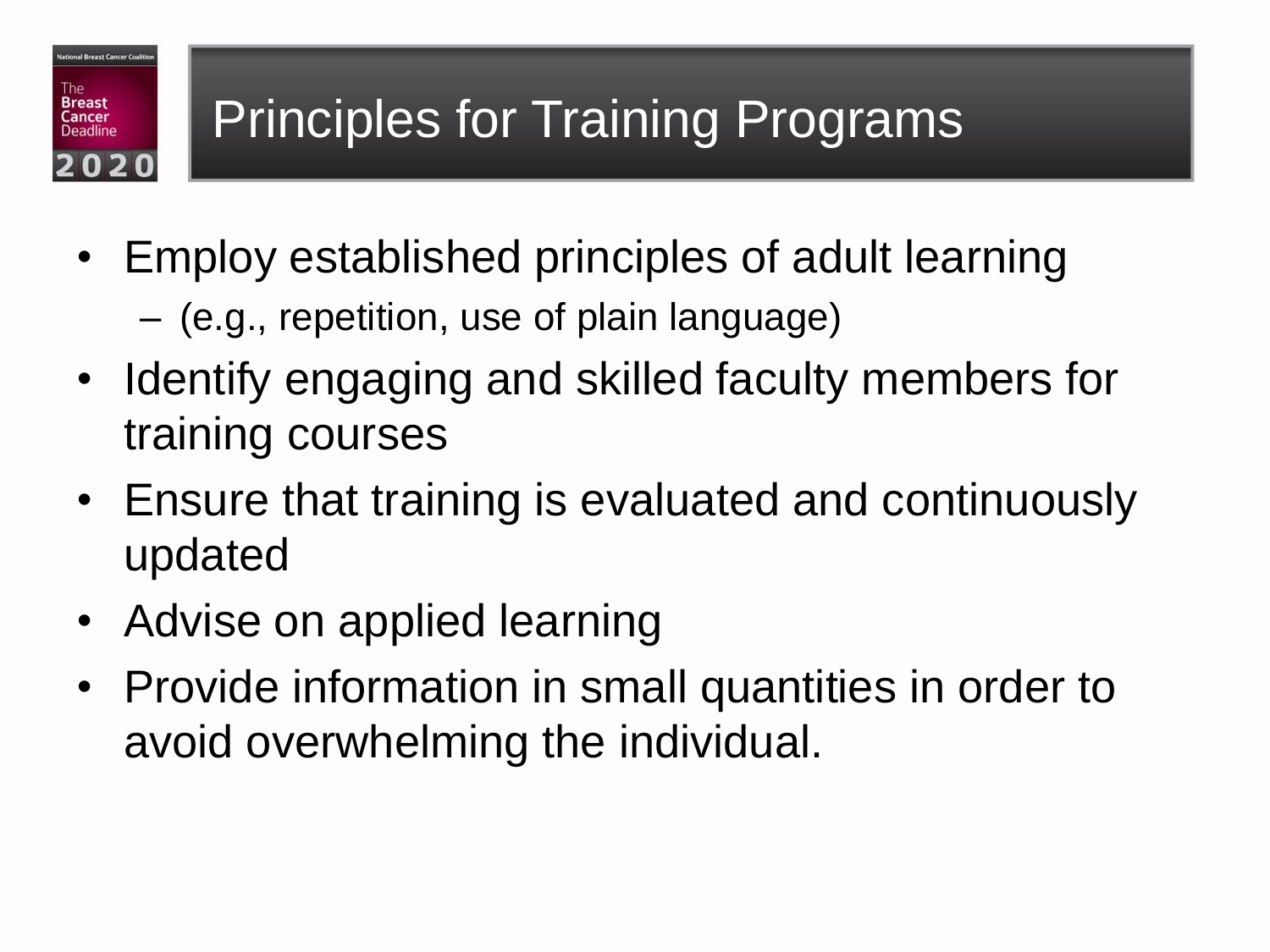

- Content should be relevant to the project at hand
- Key content areas to consider include:
	- Basics of research
	- Context of research organization
	- Applied training in public speaking
	- Training in critical thinking
	- Training in how to negotiate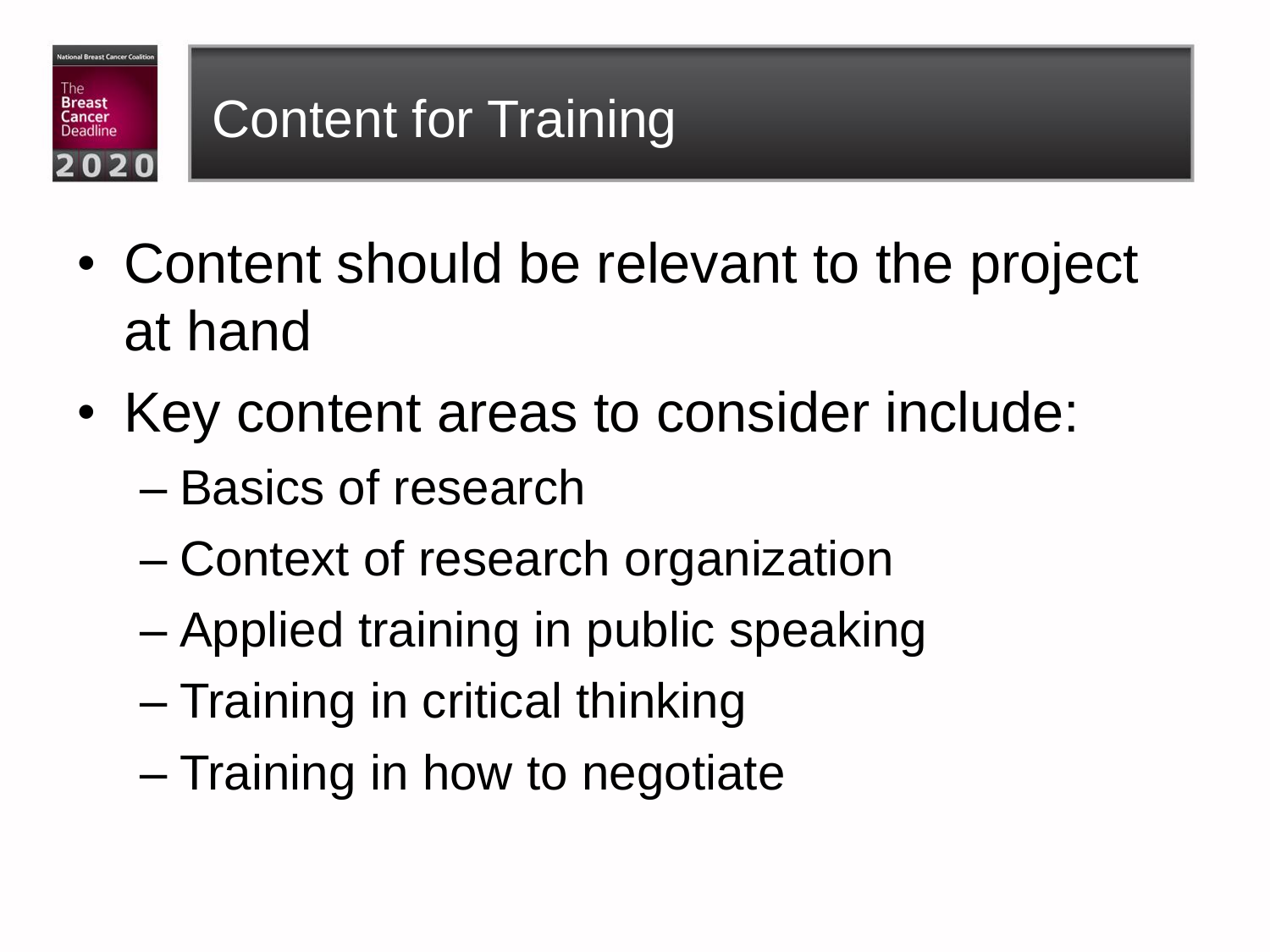#### Breast Additional Support Activities ancer 020

al Breast Cancer C

- In addition to training opportunities, support offered includes:
	- Establish mentorship programs
	- Foster ongoing engagement (updates on research, newsletters, information on opportunities for involvement)
	- Provide networking opportunities
	- Reduce barriers to participation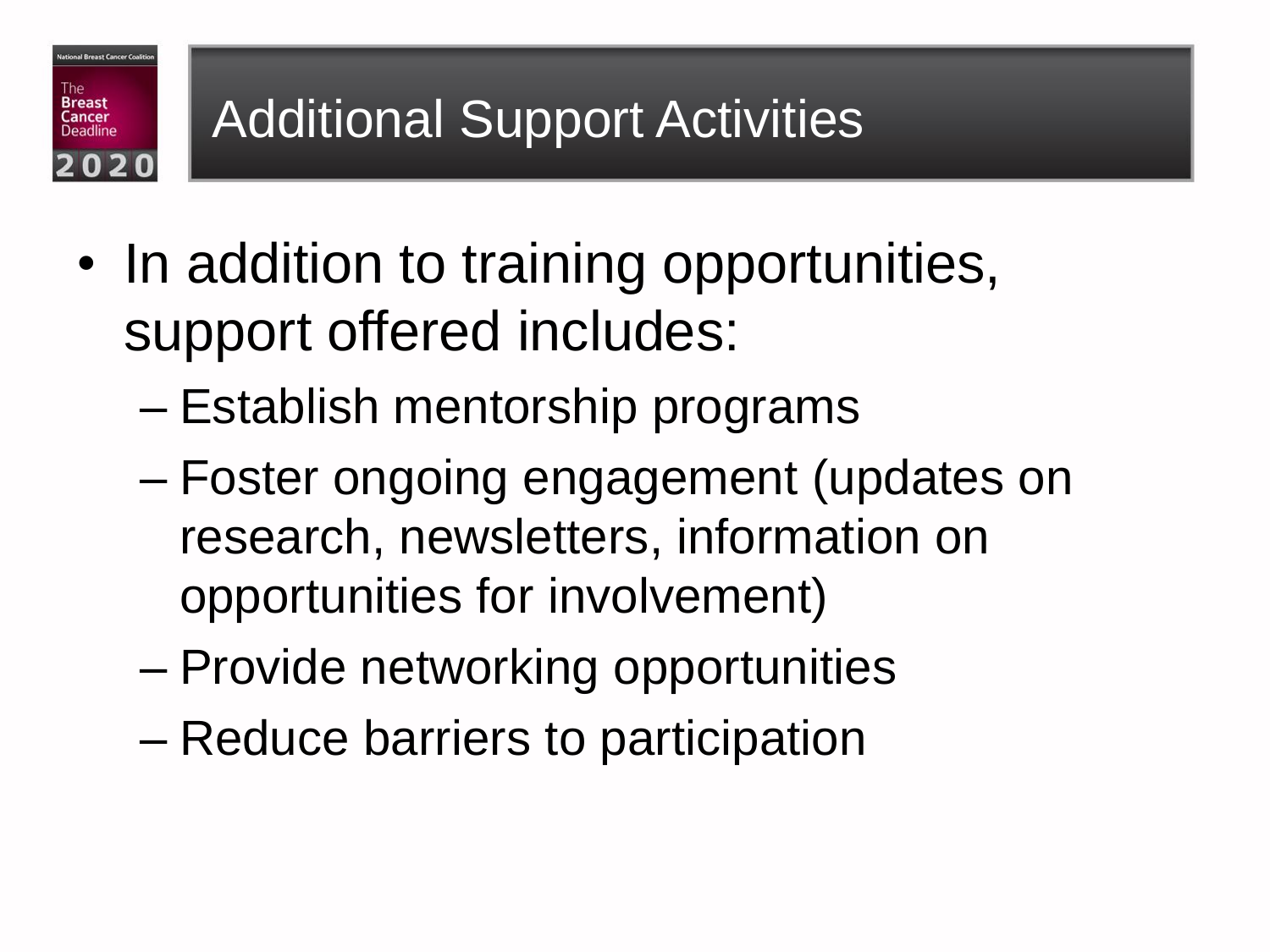#### **National Breast Cancer Coalition**

The **Breast Cancer Deadline**  Advocacy Training: The NBCC Project LEAD® **Story** 

# 2020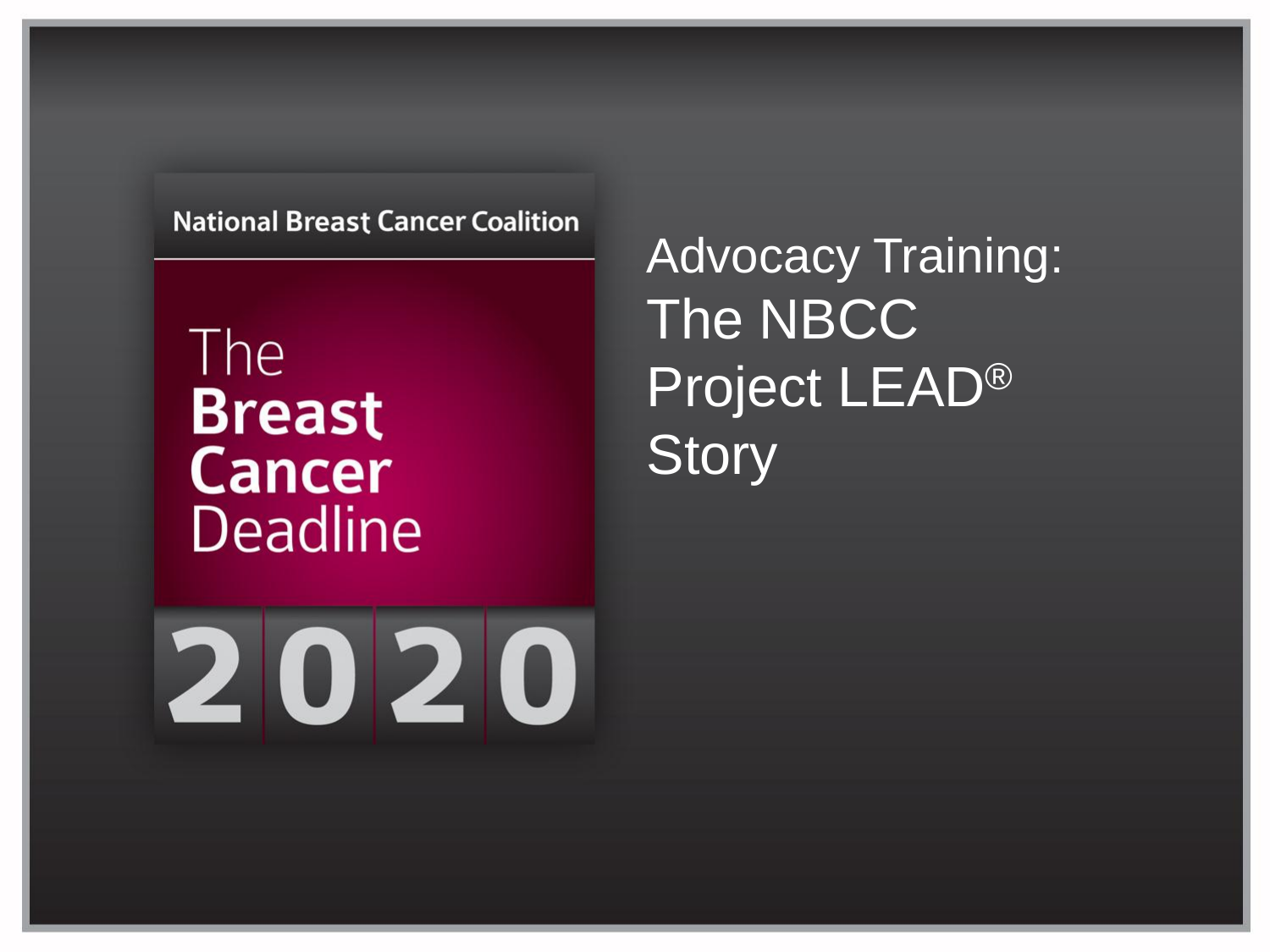

#### What is Project LEAD®? Leadership Education Advocacy Development

- Science training for consumer advocates: learning concepts and language of science to influence research and public policy
- Students paired with a mentors to help during the teaching as well as guide in their advocacy careers
- Collaborative: designed by NBCC with scientists, academics, and consumers
- Select participants: renowned faculty and committed students
- Adult learning: lectures, study group sessions, case studies, role play, homework, personal action plan, and continuing education
- Held several times a year in different locations; different levels and foci for variety of courses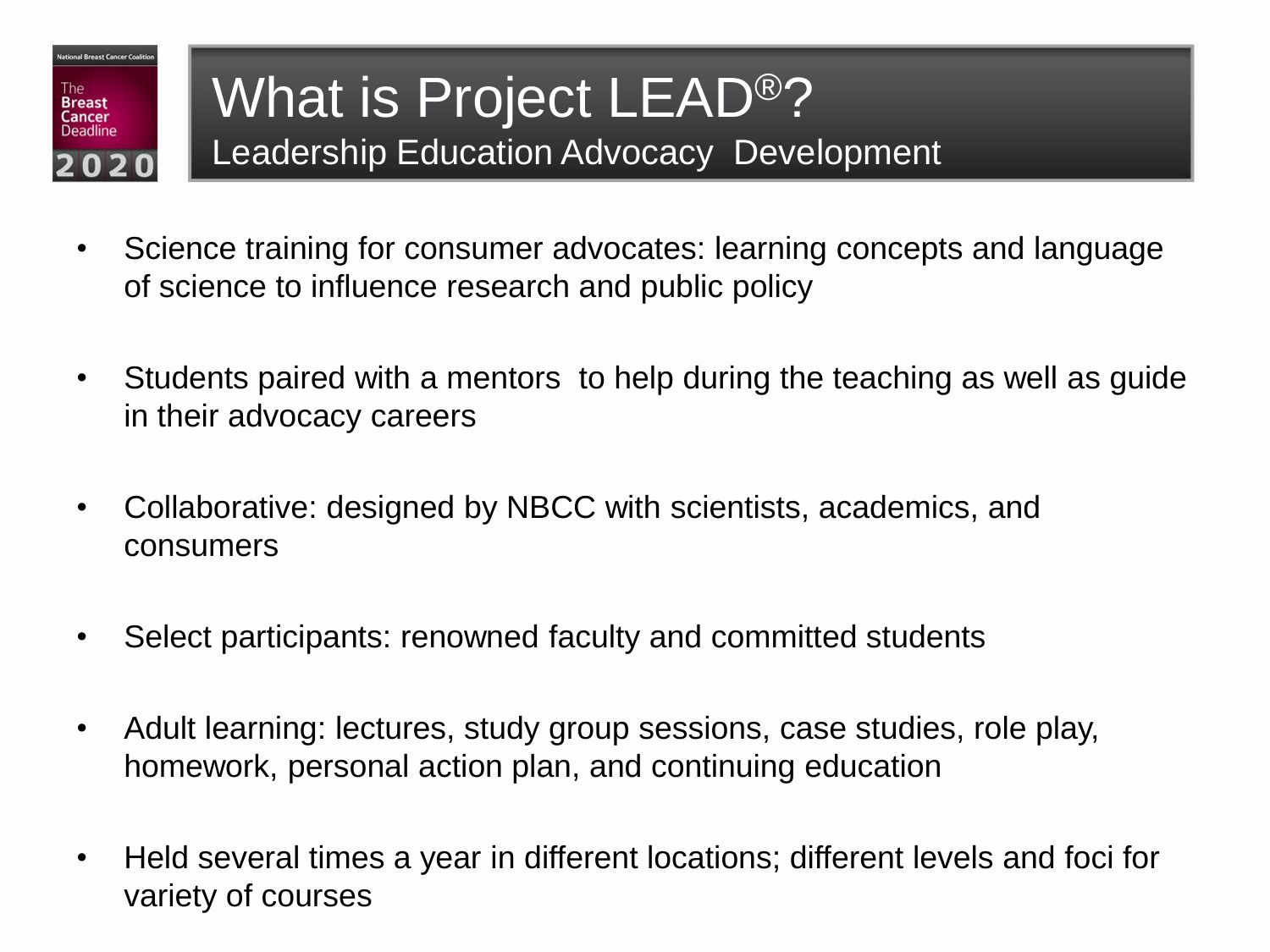

### Why Project LEAD<sup>®</sup> is Important for Advocates

- Enables advocates to play integral role in breast cancer decision-making in research, policy, healthcare systems
- Gives advocates tools to critically appraise research proposals and scientific reporting
- Builds bridges between the consumer advocacy and scientific communities
- Builds credibility for the consumer advocacy community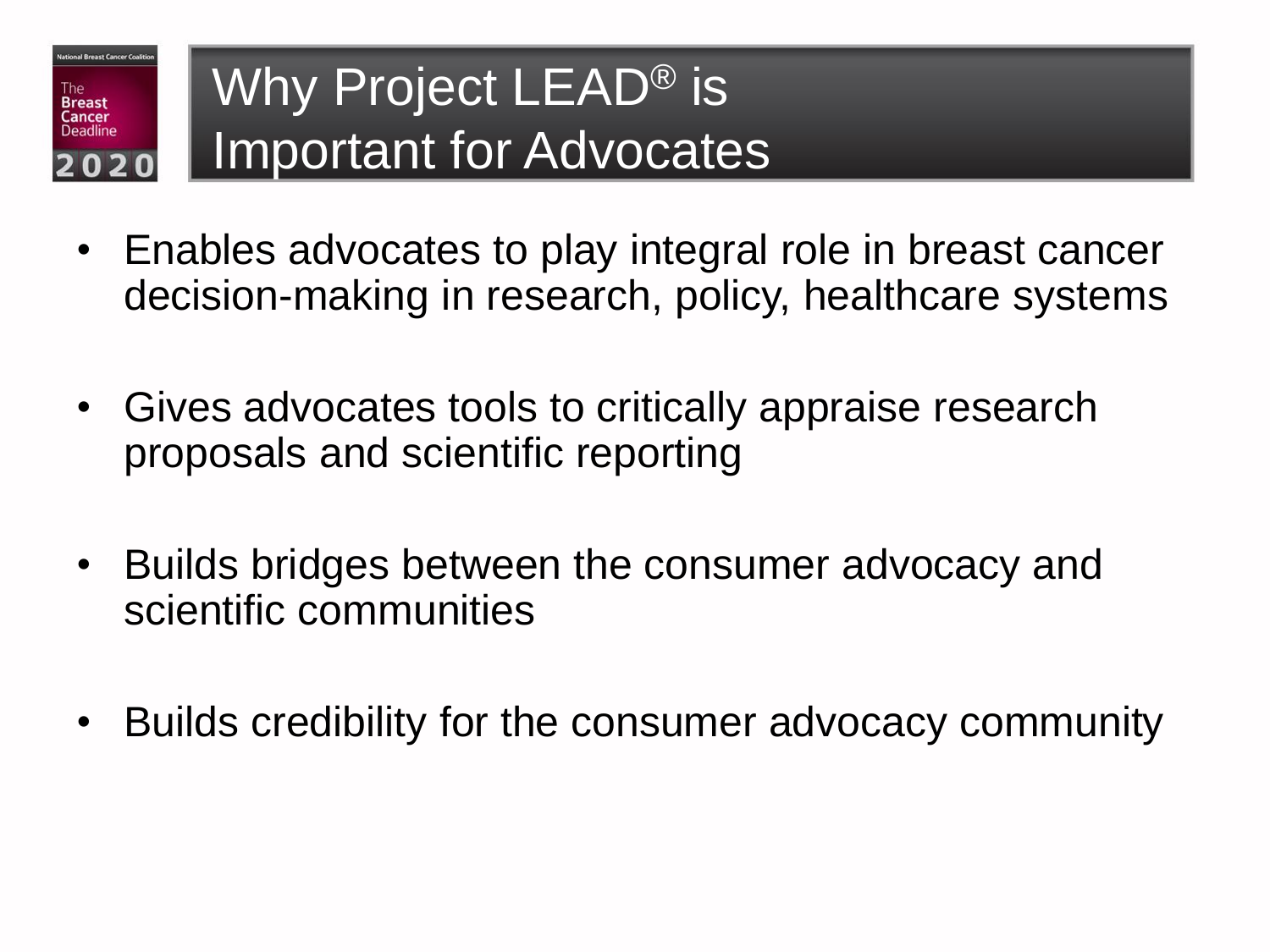## Center for NBCC Advocacy Training

- Created in 2008
- To consolidate, expand and enhance the range of NBCC research advocacy and public policy training
- Includes:

nal Breast Cancer Co

020

**Breast** ancer

- Full range of Project LEAD domestic and international science and quality care courses
- Annual Advocacy Training Conference
- Team Leader training
- Emerging Leaders
- Continuing Education web community, advanced sessions
- Mentoring
- Over 2000 graduates, 74 courses since 1995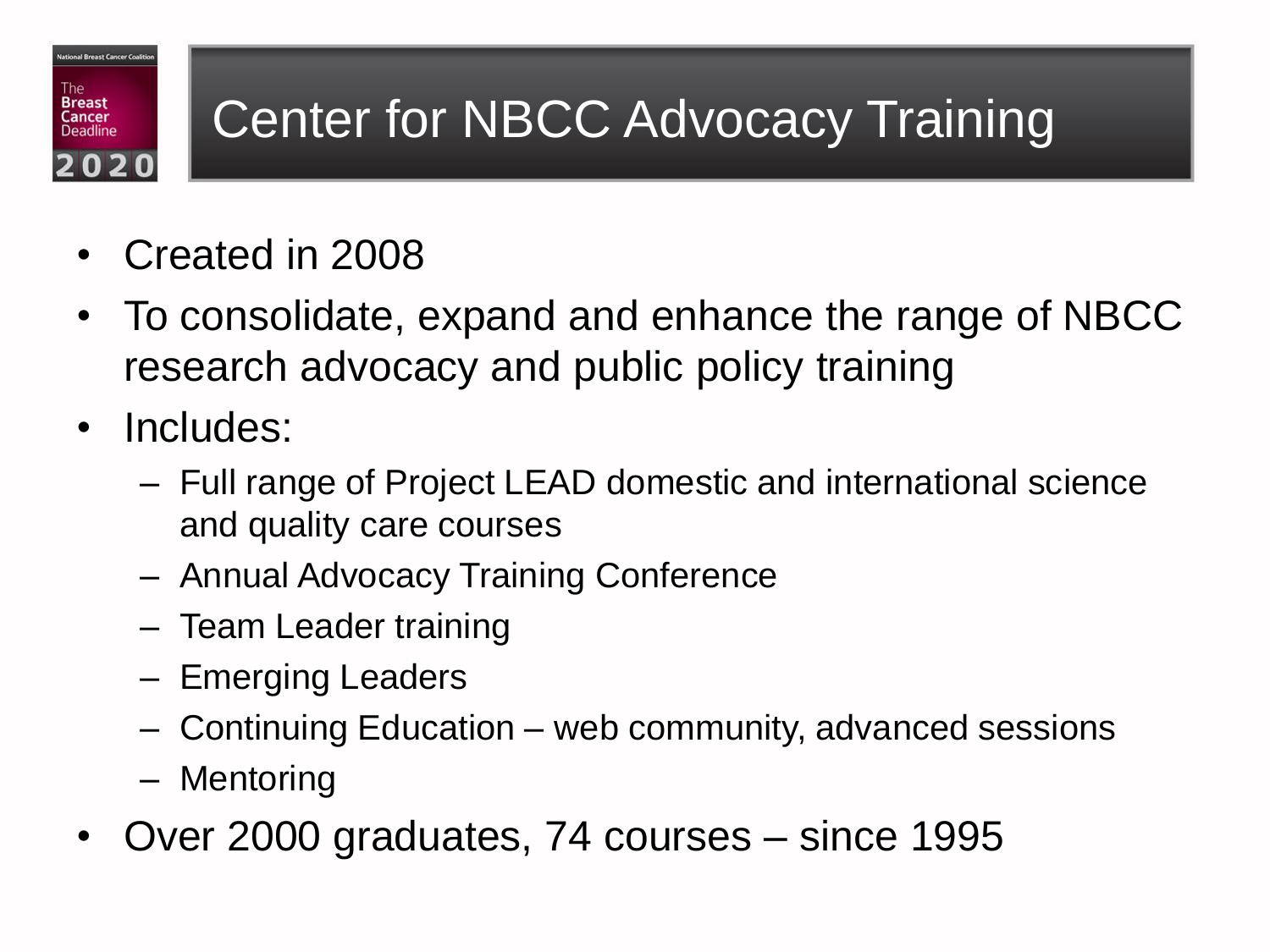

- **Project LEAD® Institute** an intensive science and research methodology course to prepare advocates to serve on breast cancer decision-making bodies and to critically analyze information (1995)
- **Clinical Trials Project LEAD®** advanced course to improve design, implementation, outcomes of clinical trials (2001)
- **Quality Care Project LEAD®** applies NBCC's core values towards creating systems-wide improvements in quality breast cancer care. (2004)
- **International Project LEAD®** bringing science and clinical trials training to international advocacy community to support advocate/researcher collaborations (2004)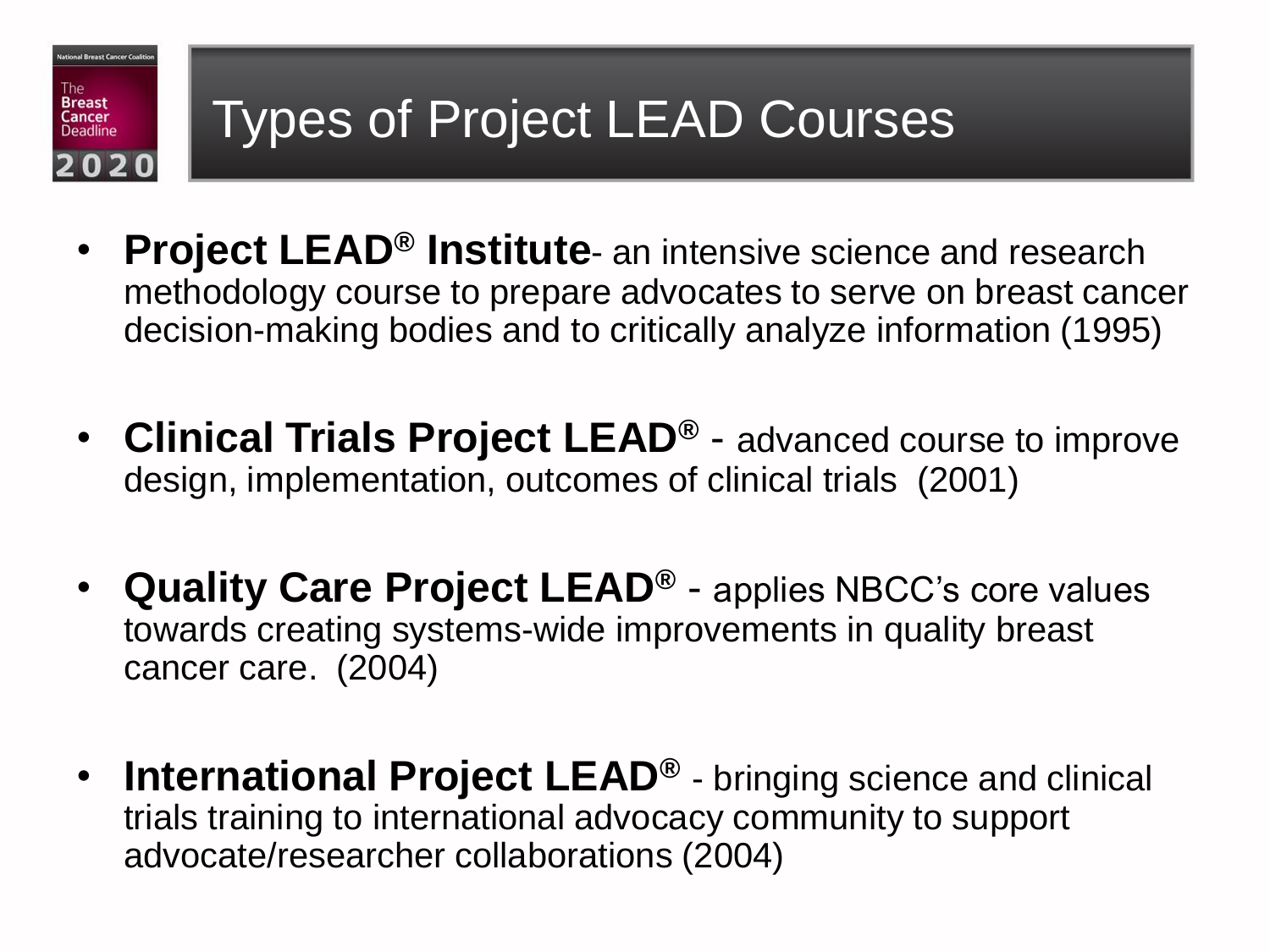

- Project LEAD<sup>®</sup> Workshop introductory level course on basic scientific concepts and language; critical skill-building to understand scientific research reported in the media (2008)
- Over 2000 graduates, 74 courses since 1995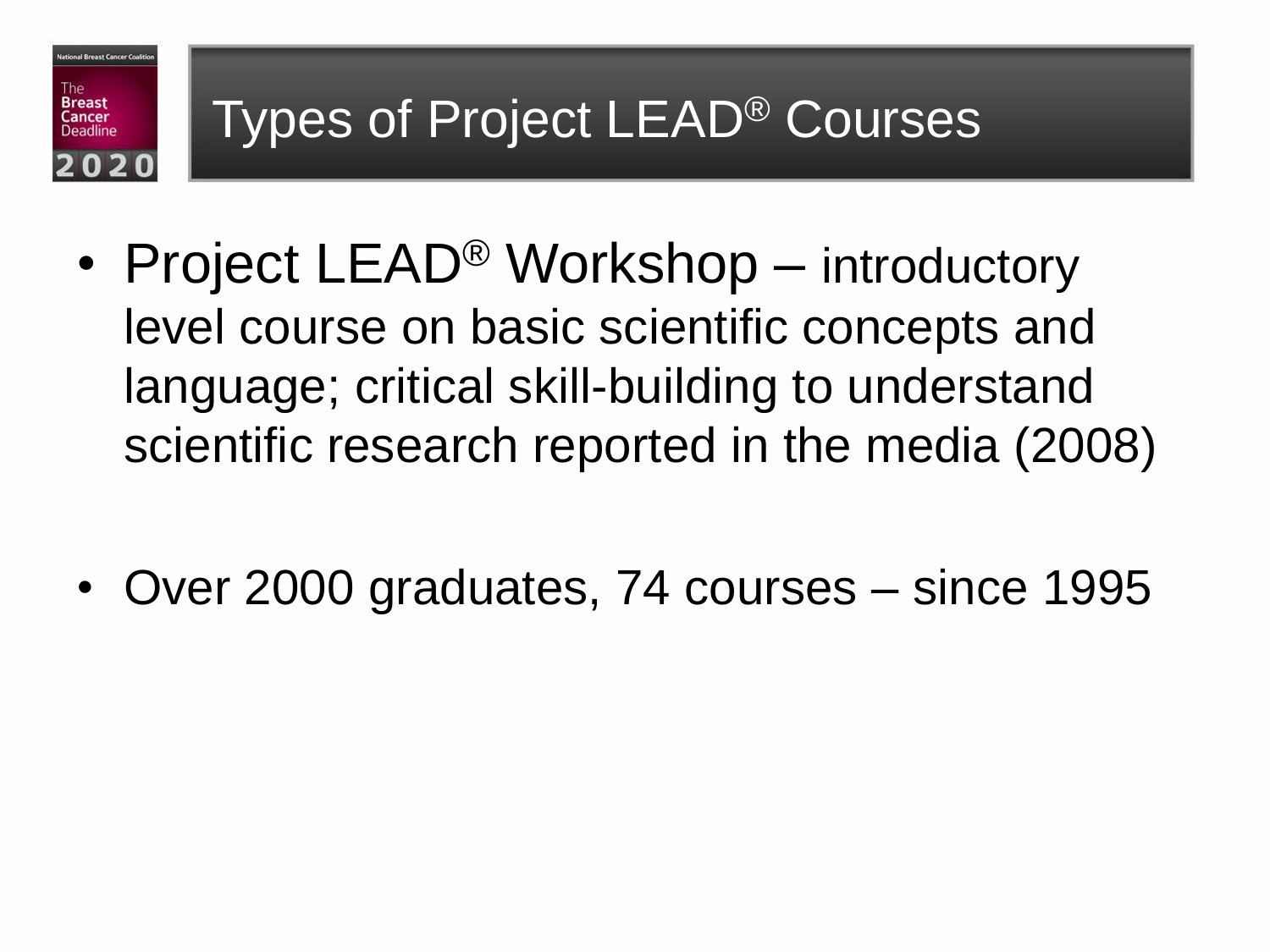#### Identifying Need for Educated Consumers

- Dept. of Defense Breast Cancer Research Program
	- NBCC required that educated consumers work as peers with scientists from start of DOD BCRP - as co-chairs, reviewers, etc
	- Identified need to train advocates in concepts and language of science
- NBCC principles align with Project LEAD:
	- Evidence-based health care

nal Breast Cancer Co

2020

Гhе Breast<br>Cancer Deadline

- Consumer perspective to shape research agenda
- Keep efforts focused on mission to end breast cancer
- Health care reform legislation
	- NBCC helped assure "educated consumer involvement on committees" language added to and remained in bill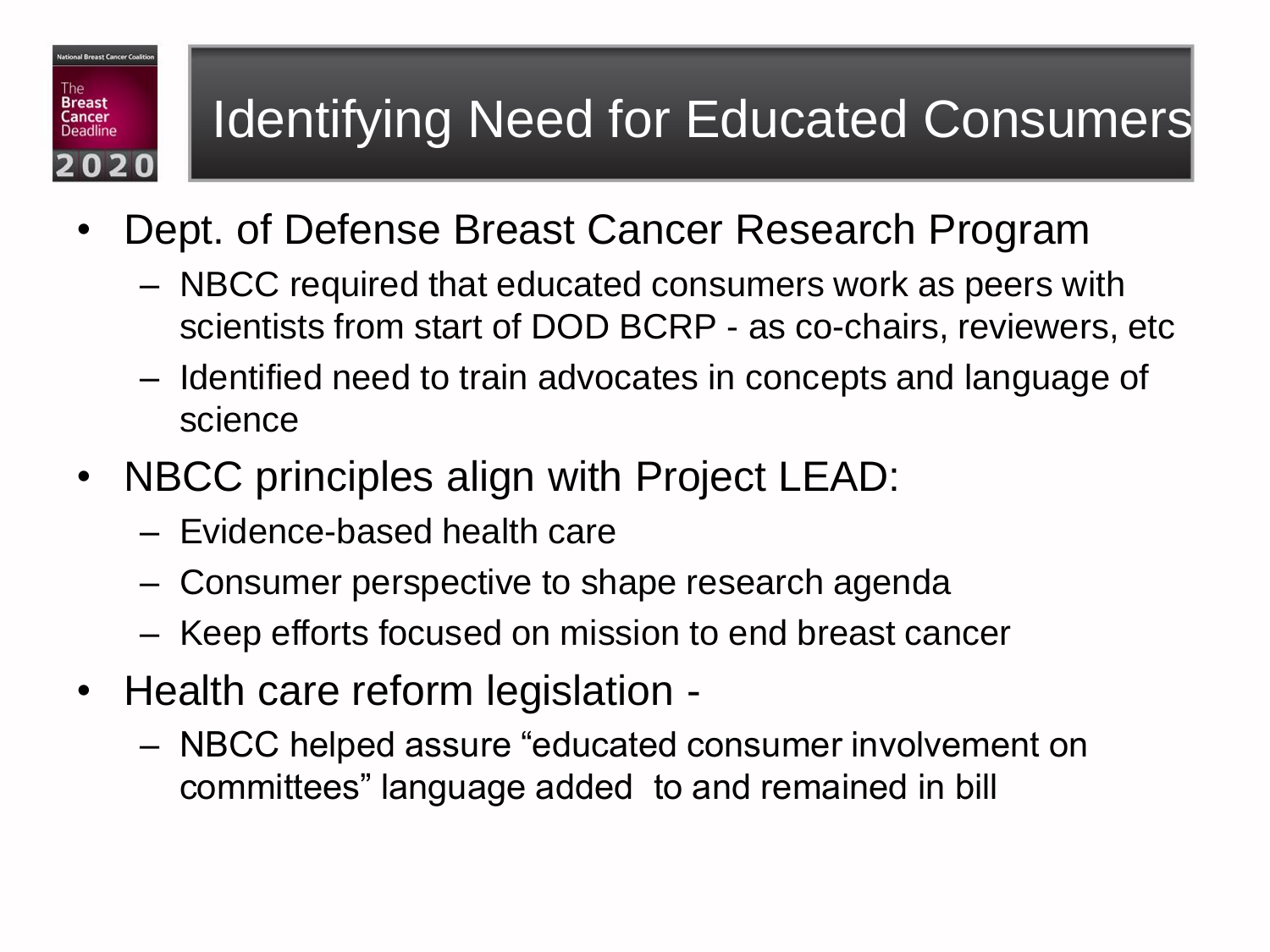

- Set bar high for student selection, curriculum
- Belief in adult ability to learn complex scientific concepts and critical appraisal skills
- Ground program in adult learning principles:
	- Repetition, small study groups, safe learning environment for weakest to learn most, risk zone theory, graduate action plan
- Offer continuing education, mentoring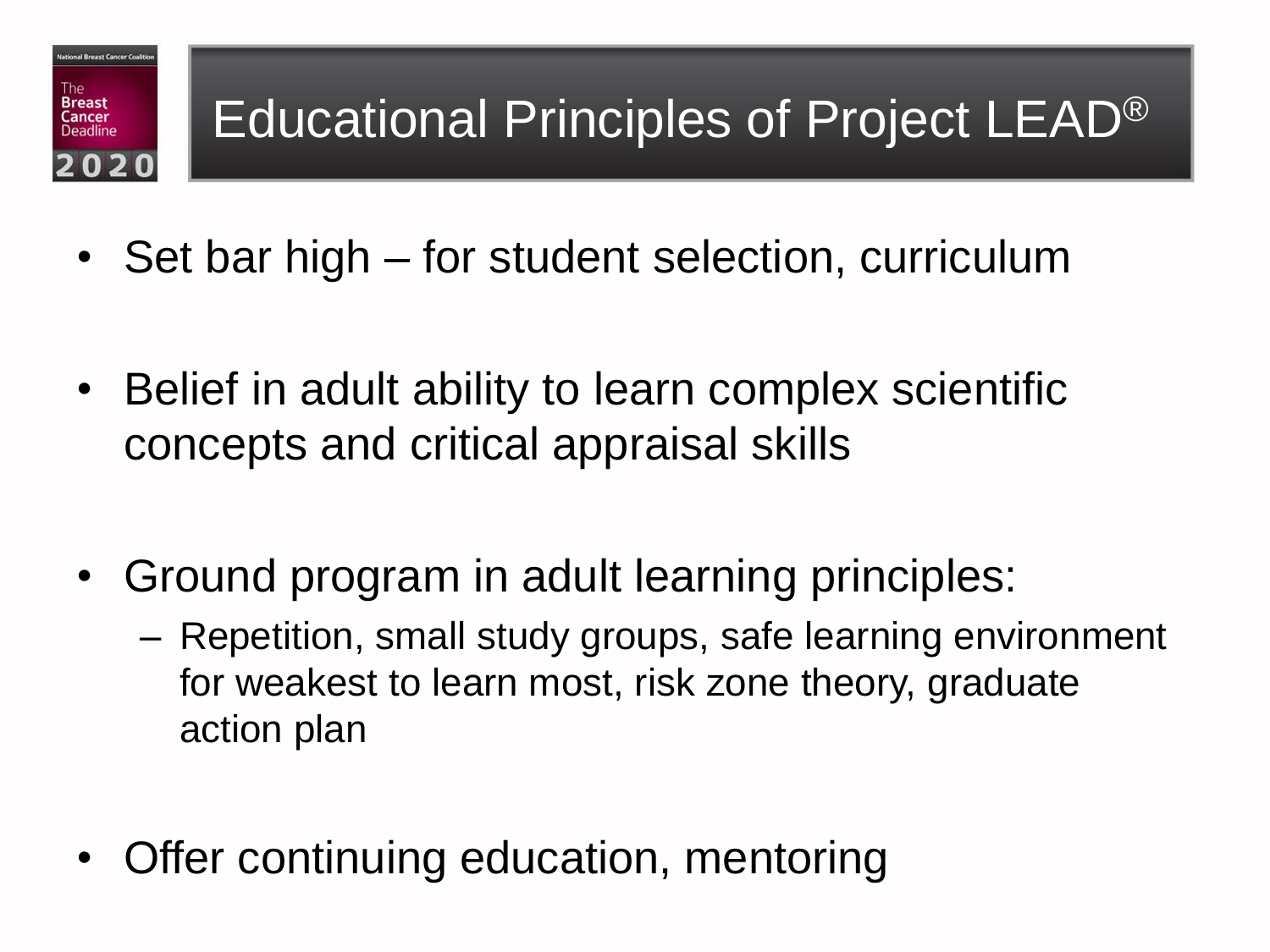#### Breast<br>Cancer Faculty Criteria 020

- Faculty
	- Outstanding teaching skills key requirement
	- Ability/willingness to commit significant time
	- Commitment to Project LEAD's goal of training educated consumers to sit at all breast cancer decision-making tables
	- Continue to work with advocates and staff to update and refine curriculum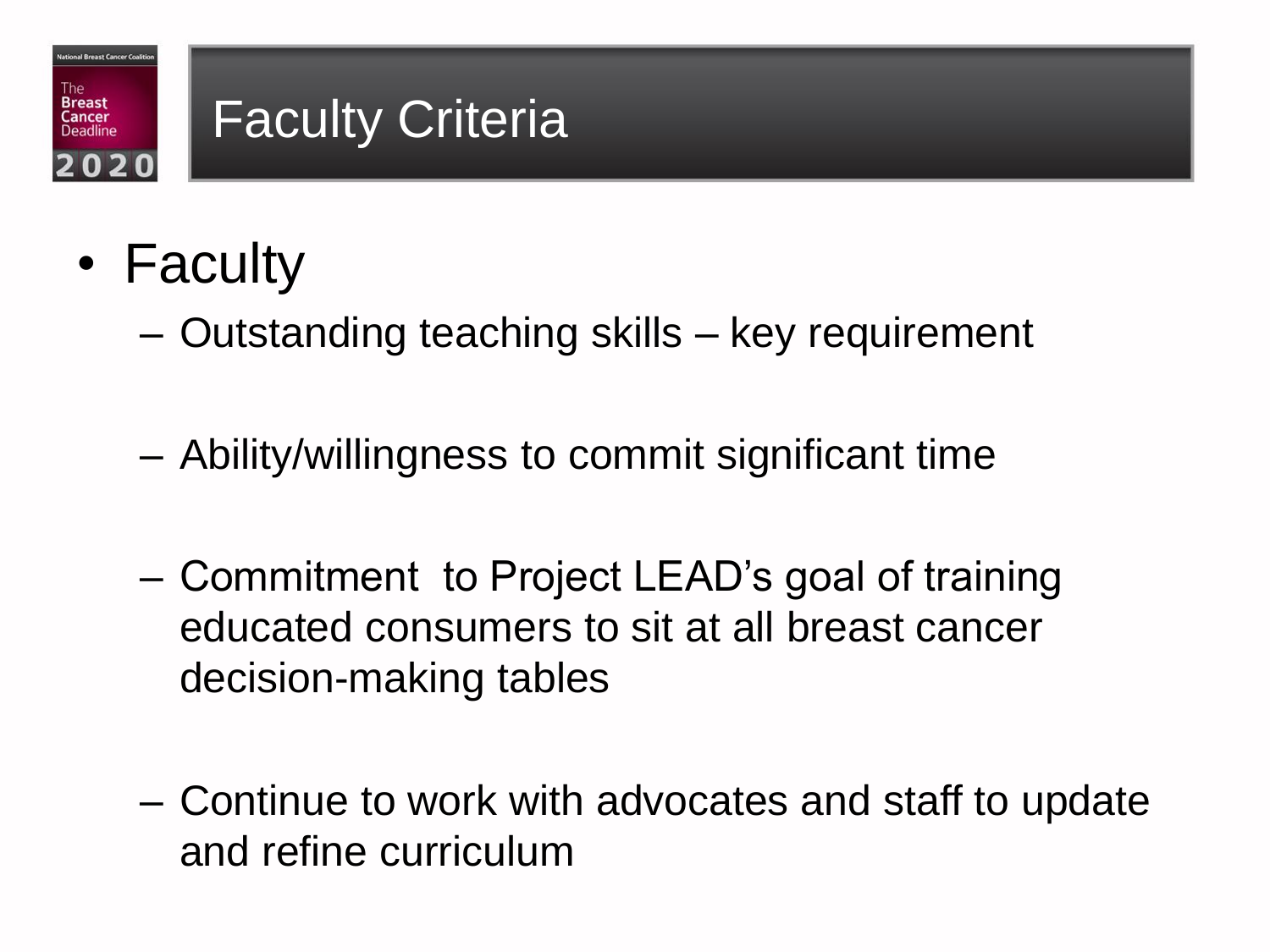

- Basic Science
- Epidemiology
- Clinical Medicine
- Advocacy Development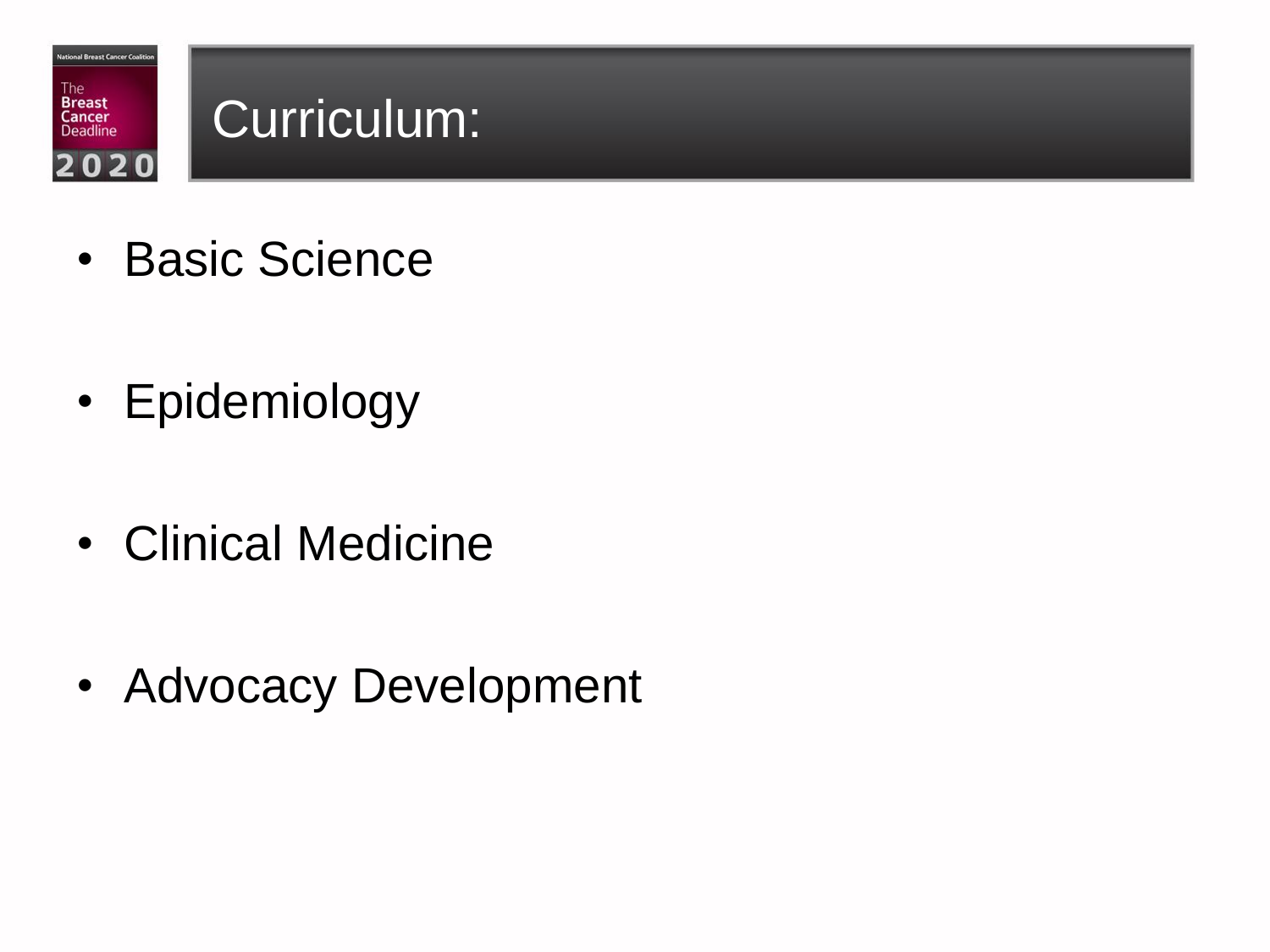### Curriculum: Advocacy Development

- Overview of research process
- Critical appraisal skills

al Breast Cancer Co

20

Breast

- Centrality of evidence-based healthcare
- Grant review process
- Influence strategies
- Role playing in advocacy situations
- Advocacy opportunities
- Graduate Action Plan with mentors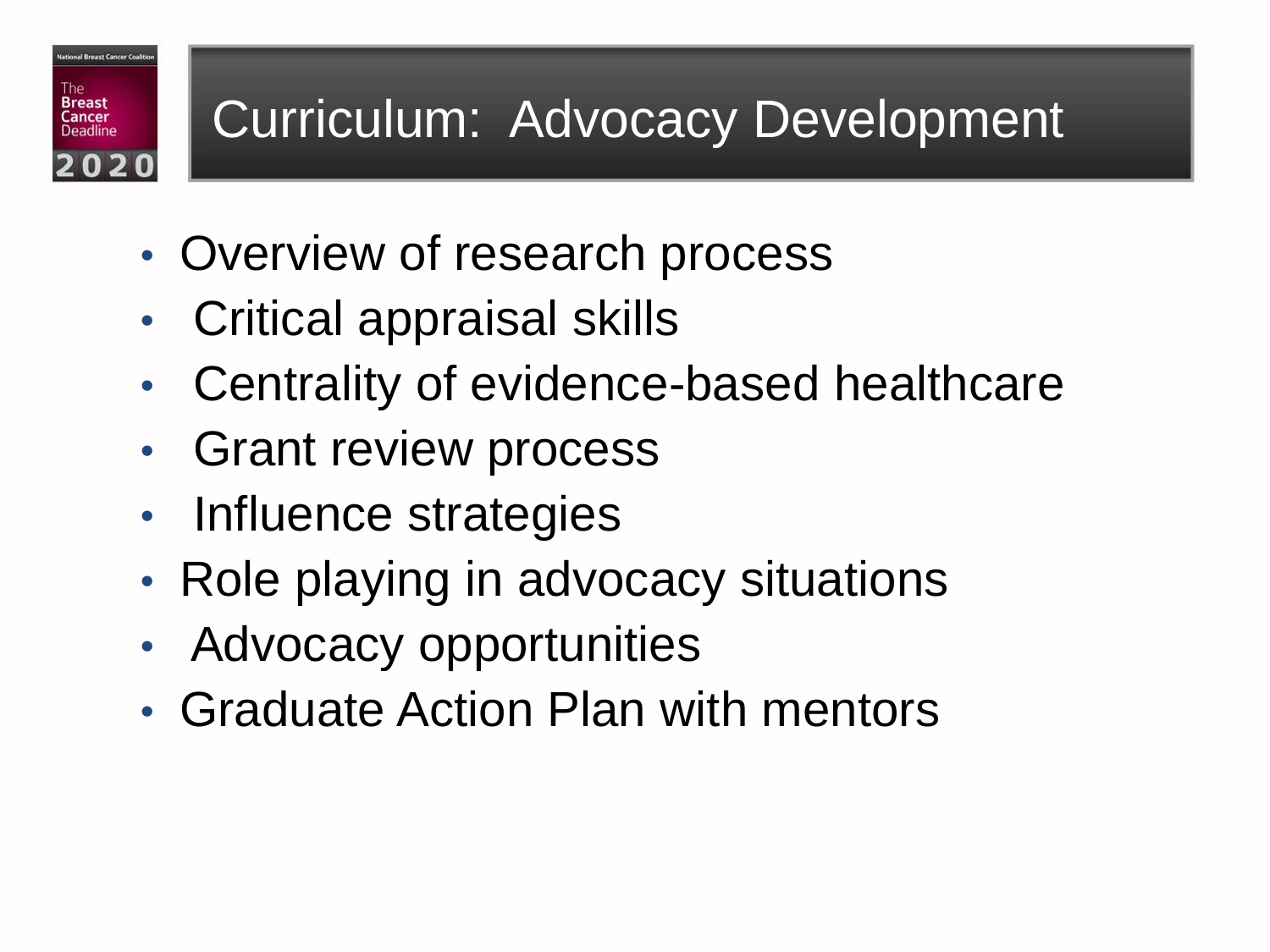

- Research advocacy continues to grow and advance
- Training and support is a critical component for meaningful engagement
- Organizations with training programs in place are valuable resources for researchers
	- Project LEAD
	- Research Advocacy Network
	- CDMRP
	- Cochrane Consumers Network
	- FDA Patient Representative Program